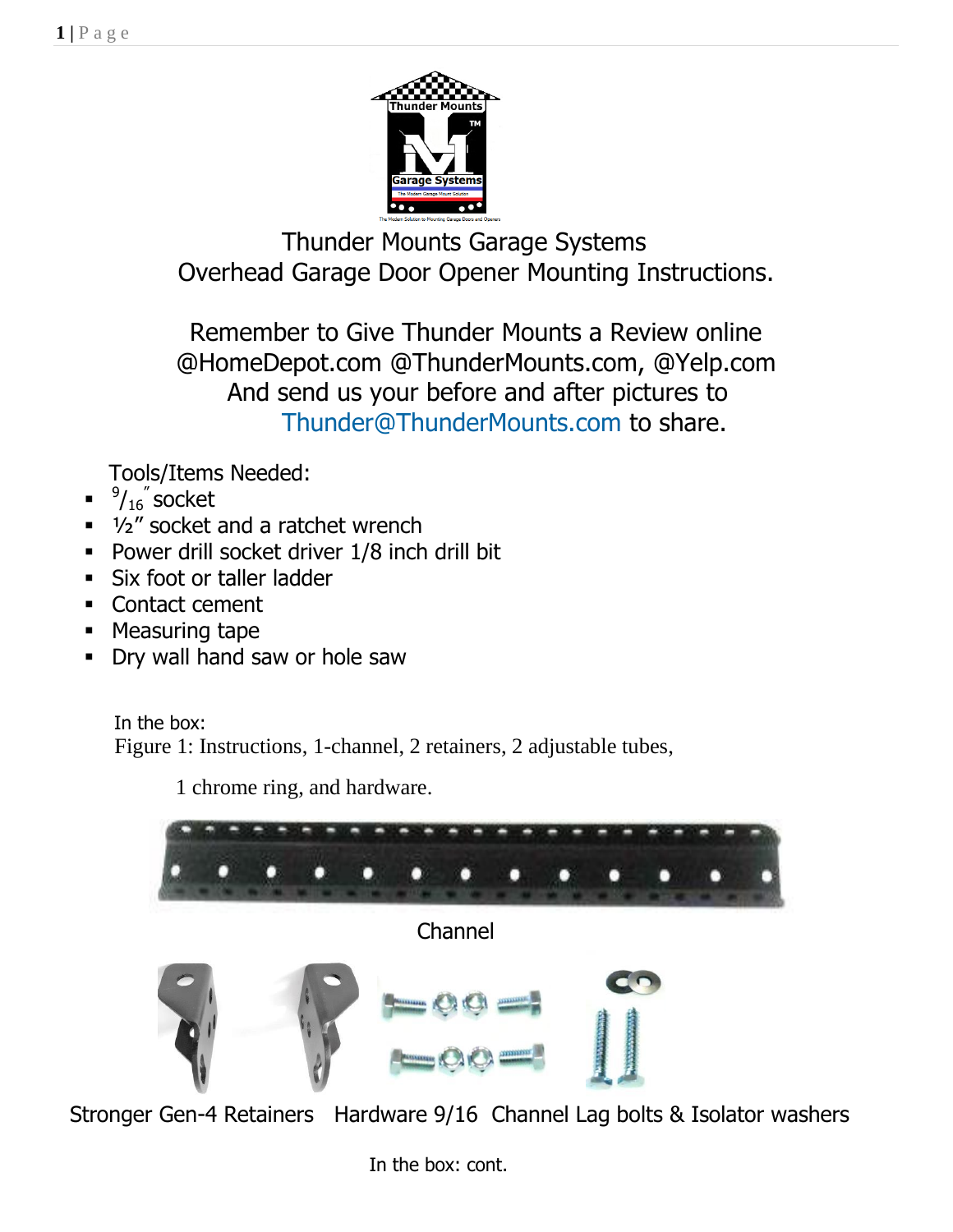

Hardware, Chrome Ring & Adjustable tubes



Thunder Mounts strong clean and easy to adjust tubes.



Isolator Washers ½ Hardware for Openers



Isolator for Thunder Mounts DC Multi-fit Base.



Thunder Mounts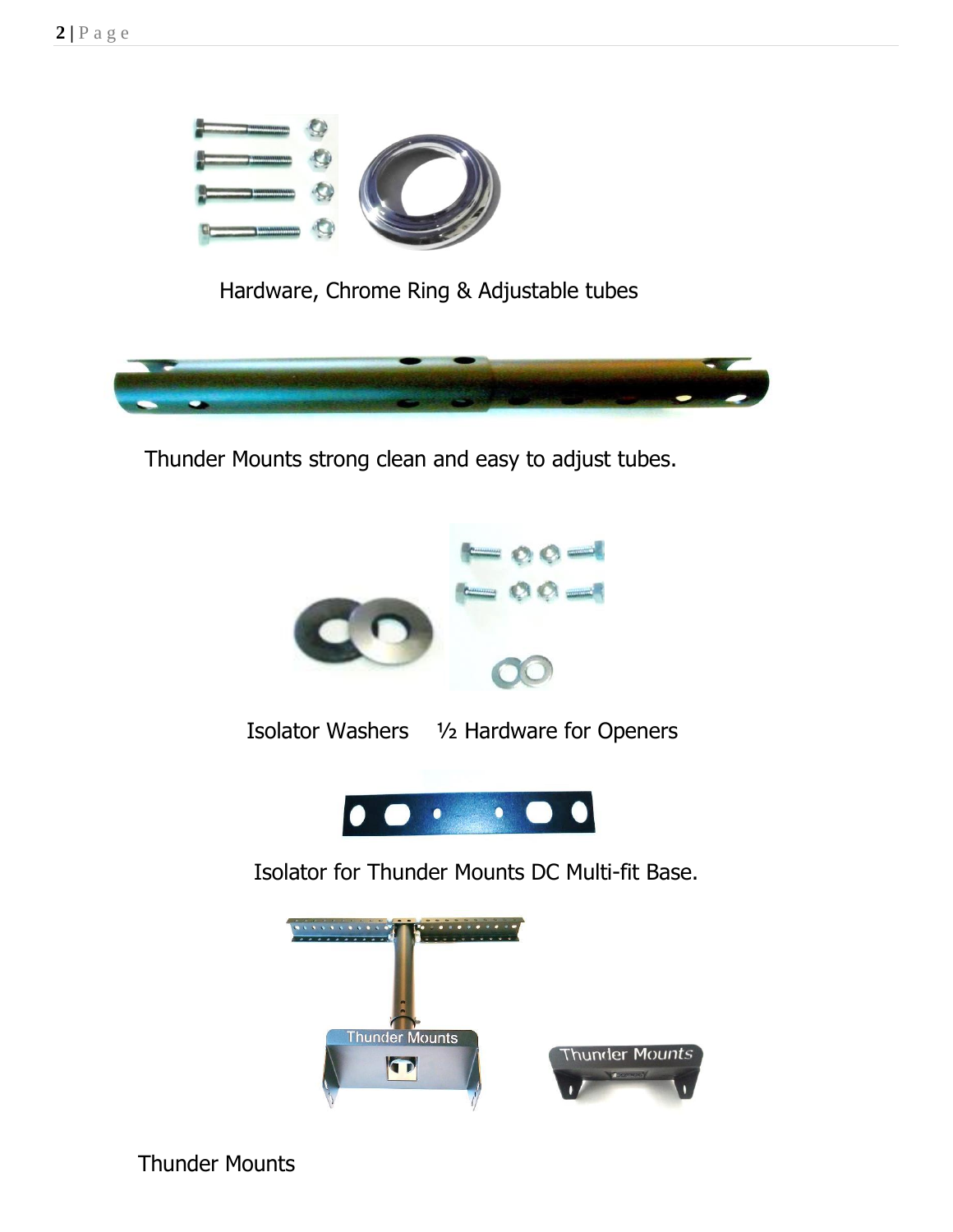Fits-All Assembled. Thunder Mounts New Multi-fit DC Base





 New Stronger Gen-4 Retainers Thunder Mounts DC Multi-fit Base Part (not included) Thunder Mounts DC Isolator

Below is a DC Adapter & Thunder's DC Isolator.



line up Isolator holes.

 (Adapter Not Included) Thunder Mounts DC Multi-fit Base and Isolator fit on Marantec, Summer and other similar inclosed rails systems.

Hardware: Lay out all hardware in the order to be assembled.



Notes: Thunder Mounts can also be pre-assembled then mounted.,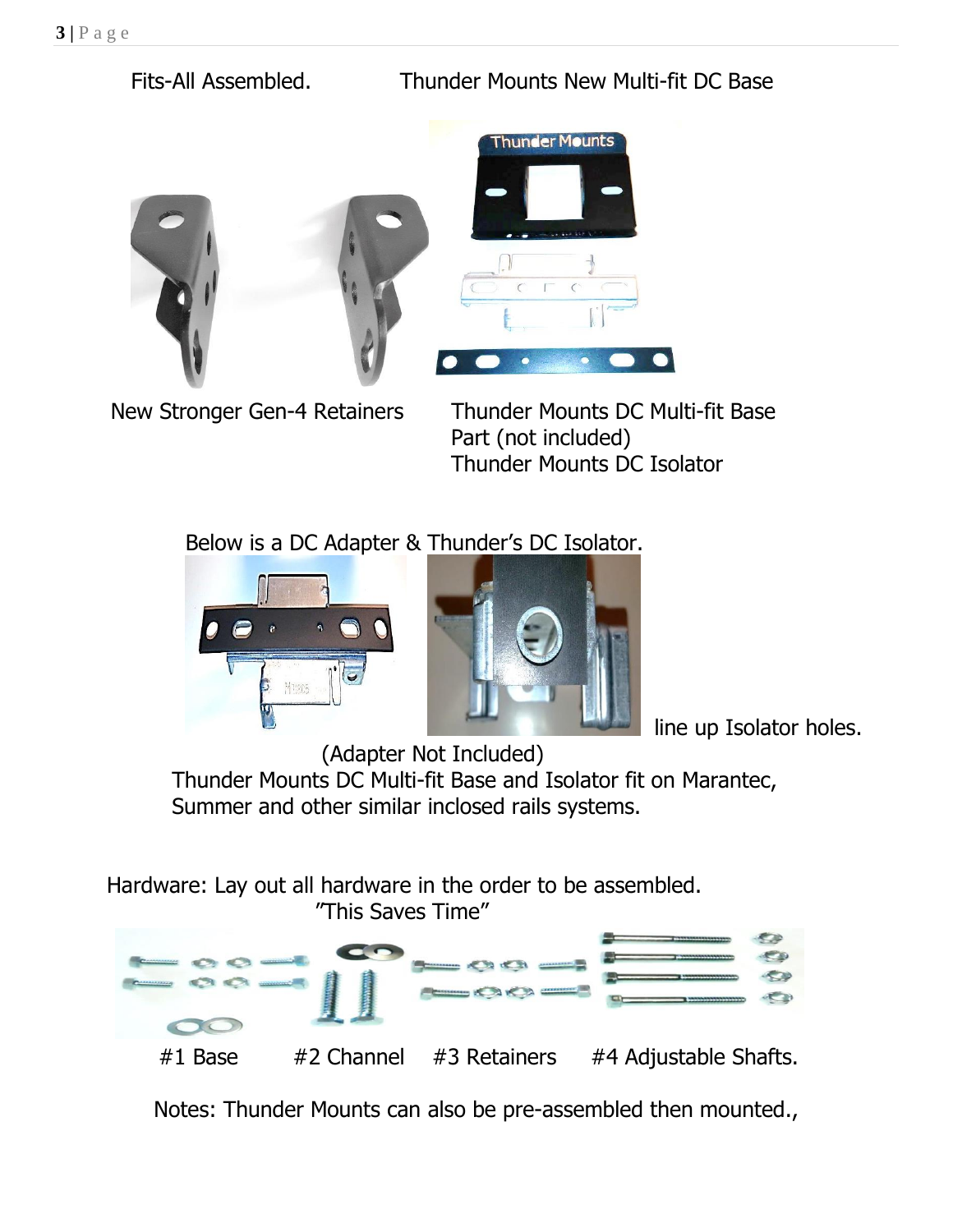## **Mounting above the ceiling.**

- 1. Bolt on Thunder Mounts multi-fit base to the overhead door opener with. #1 hardware.
- 1. Attach dc isolator to adapter from opener manufacturer. (Page 3) Then push adapter into the base and bolt together. #1 hardware.
- 2. Take the Inner tube and pass the "Power Cord" through it and bolt the tube To base with #4 hardware and isolator washers. Signal wires can be Passed down tubes at a later time. (See picture below.)
- 3. Take the outer tube passing the power cord through and bolting the tubes Together. #4 hardware.
- 4. Locate the supports / joists above the ceiling (solid wood supports) where The Thunder Mount channel will be attached.  **\***(It's highly recommended to mount channels horizontal with the door).



Base Isolators are only for the adjustable tubes not the 2" tubes.

Thunder Mount Mounting above the ceiling continued**.**

The retainers attach to the channel in one inch increments anywhere along the channel to easily center the opener. Thunder's 30 degree of adjustability helps when you need it. Attach the retainers at that spot.



Thunder's Tube Slots are for the Power Cord and Signal Wire to pass though.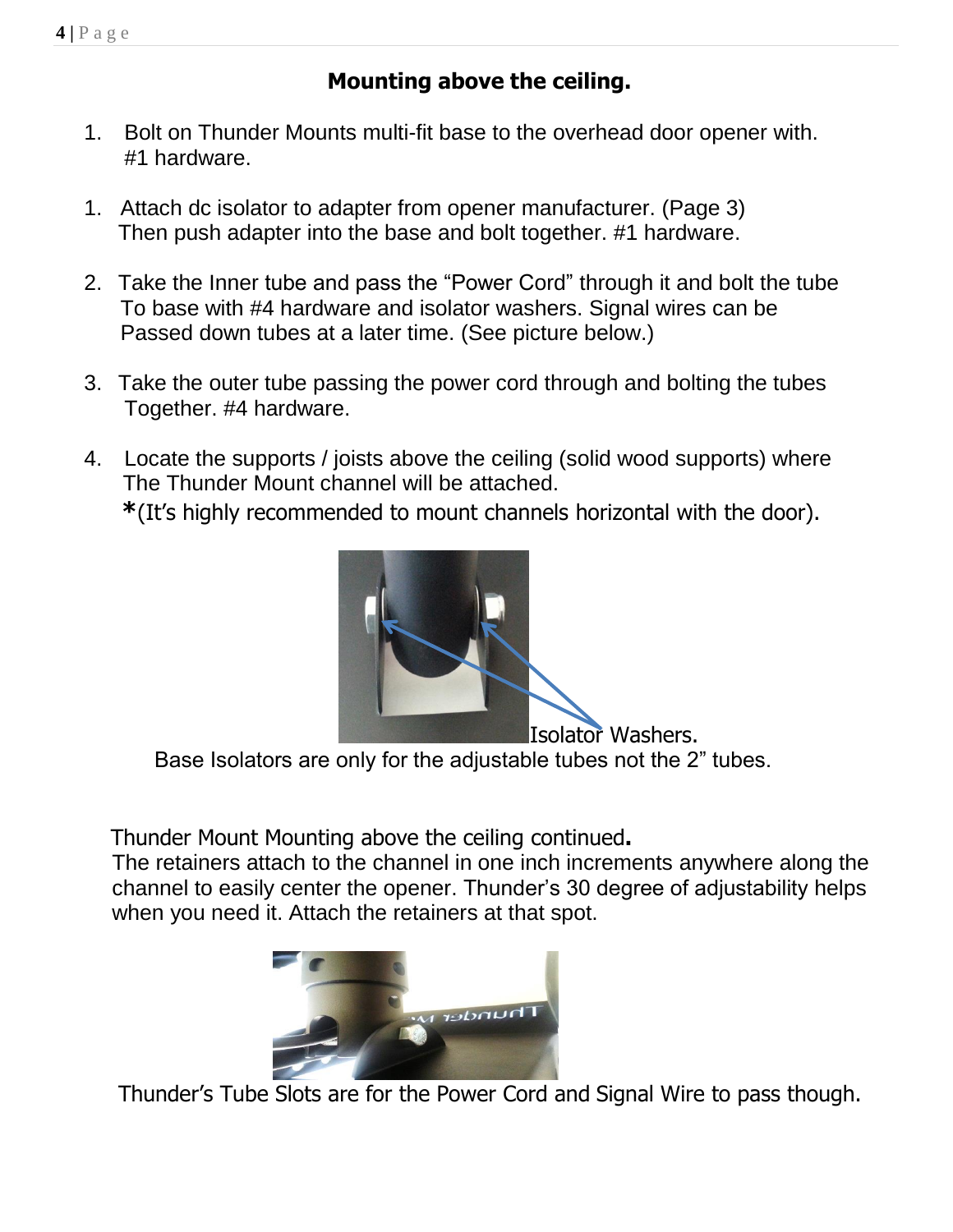

 Directly below the channel cut a 2.5/8" inch hole at the exact Location for the tubes to go through the ceiling / drywall.

## **Thunder Mount Mounting above the ceiling continued.**



Seen here is a Thunder Mount System Mounted above the supports.



Bolt channels to support structure.

- 5. First attach the retainers to the channel above the hole where the tubes pass through the ceiling and where the channel can be supported. Retainers fit in the Channel facing each other.
- 6. Bolt on the retainers loosely where needed, and then tighten securely "after attaching and tightening the tubes", #3 hardware. This is to ensure that the tubes are flush on the retainers.
- 7. Drill 1/8 x 1 inch deep holes in the structure to attach the Channels.
- 8. Install the washer isolators with the bolts.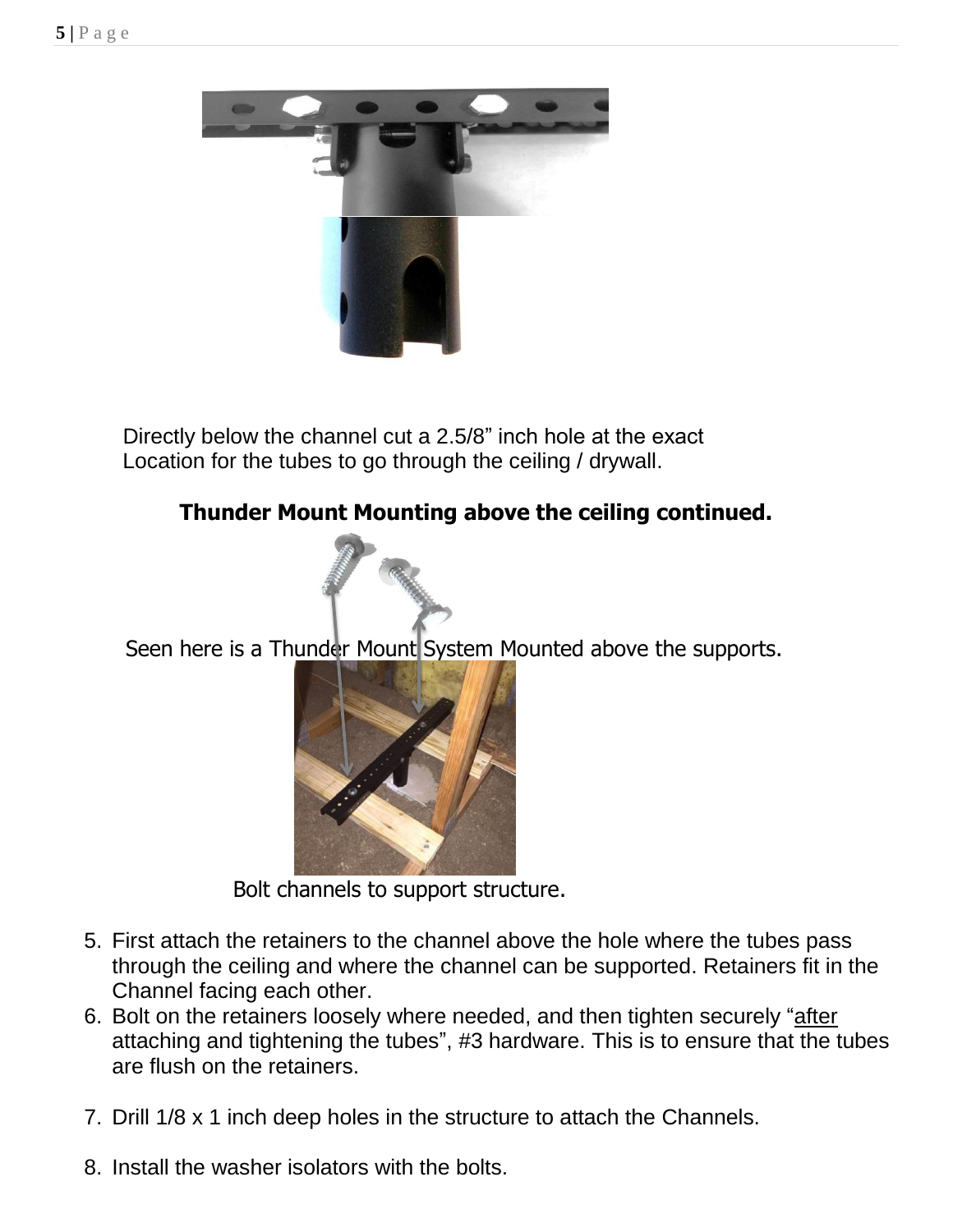Note:

 Fasten and tighten to supports well using #2 hardware and the washer Isolators. Secure them well.

Thunder Mounting: Above the ceiling continued.



 7a. Place the chrome ring through the tube glue it to the ceiling After attaching the tubes. (Glue not included, contact cement works best)

 You might need two people to do this next step. Or use a ladder to support the Opener or a block on the garage door.

 Attach the shafts to the Retainers by lifting the Opener and passing the tubes, Through the ceiling and with the  $#3$  set  $3.0 \times 9/16^{th}$  nuts and Bolts included in the kit. Tighten the nuts and bolts though the tubes and Retainers good and tight.

 8. Attach and Secure tubes with the nut and bolts Hardware #4

"Recheck all the nuts and bolts and Re-tighten them".

 Continue the installation wiring the wall controller and door sensors passing the wires down the tubes and connecting them to the opener. Be sure to keep wires away from moving parts.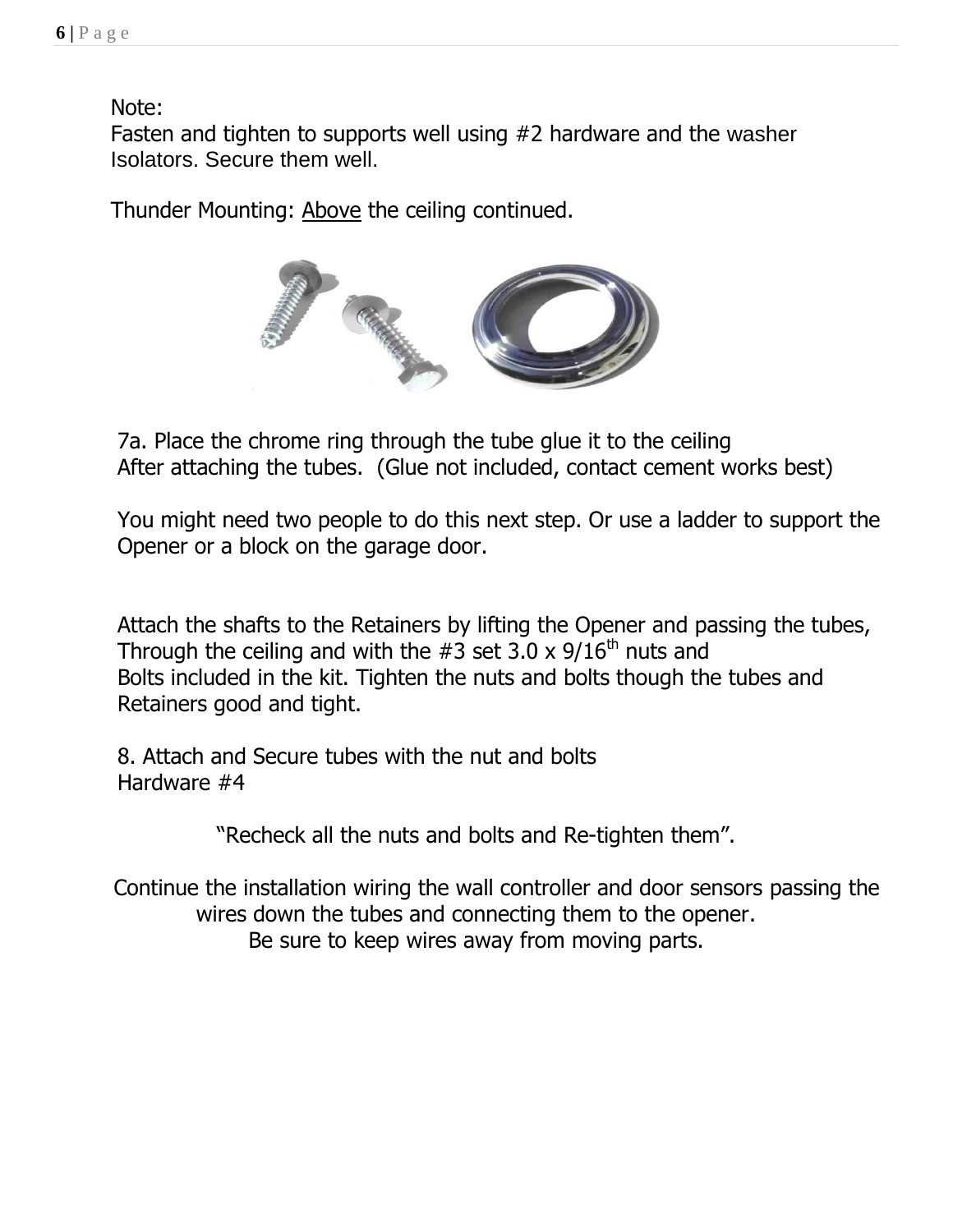

## **Thunder Mounts Installed "Under the ceiling".**

- 1. Attach Thunder Mounts Base to overhead door opener. #1 hardware. Refer to page #4 1.B \*Except for the DC Openers.
- 2. Attach and bolt inner tube to base and pass the "Power cord" through it. Use #4 hardware and washer isolators. Secure.

By Thunder Mounts design this assembly, vibration isolation parts, hardware and tubes must be assembled correctly to perform properly and at its full potential.

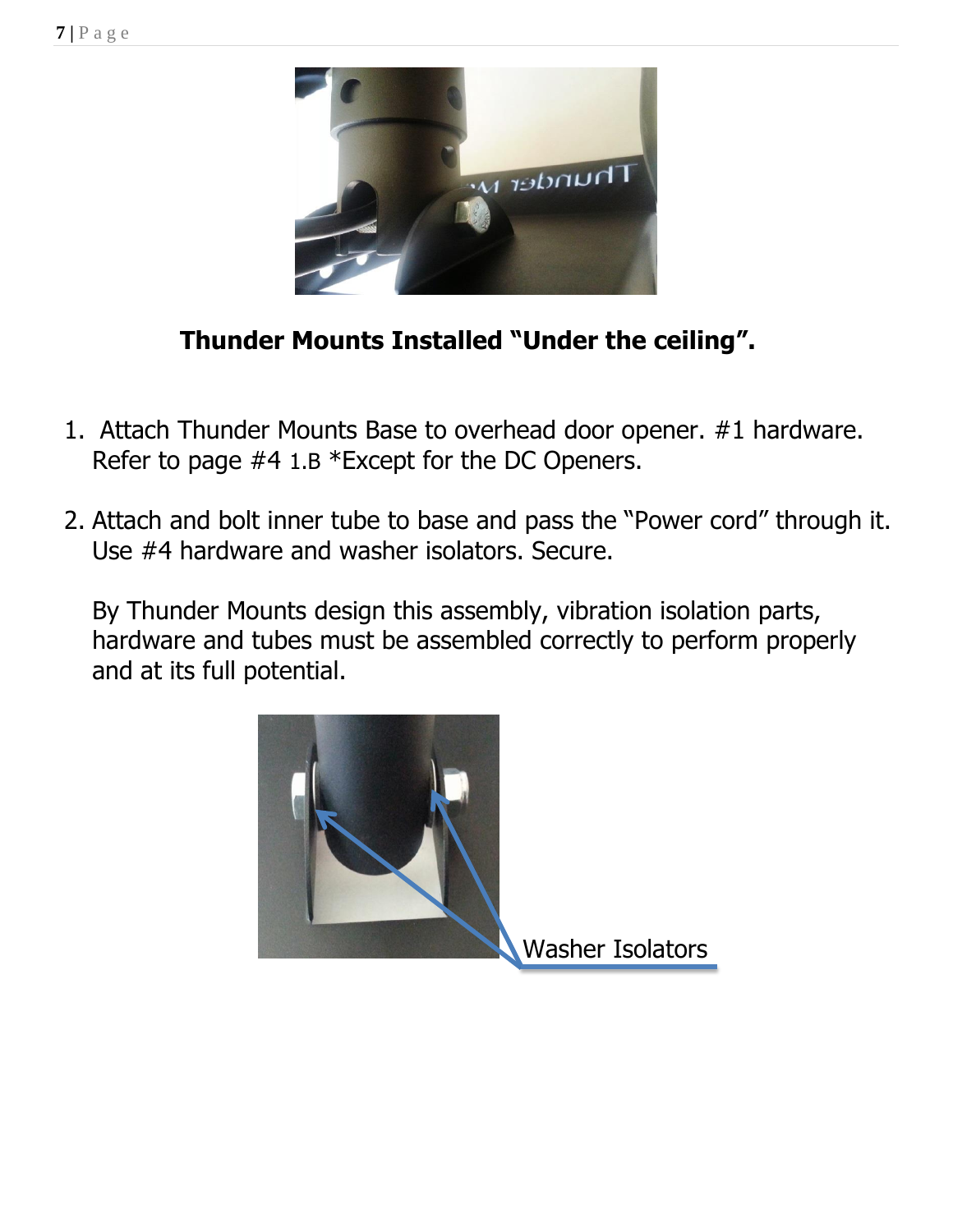

## **Thunder Mounts Installed under the ceiling cont.**

- 3. Locate the solid wood supports directly above from where to attach The Channel. Mark that location and pre-drill the holes with a 1/8 inch drill bit and drill 1" deep.
- 4. Attach the channel square with the door secure support structure. #2 hardware.
- 5. Attach the retainers directly above the opener. #3 hardware Included in the kit.
- 6. Place the finish ring over the tube before passing the tubes Through the ceiling. Glue it after attaching the tube to retainer.
- 7. Attach the shafts to the retainers, secure. (#4) hardware.
- 8. Adjust the height. Recheck all the nuts and bolts and Secure them well!